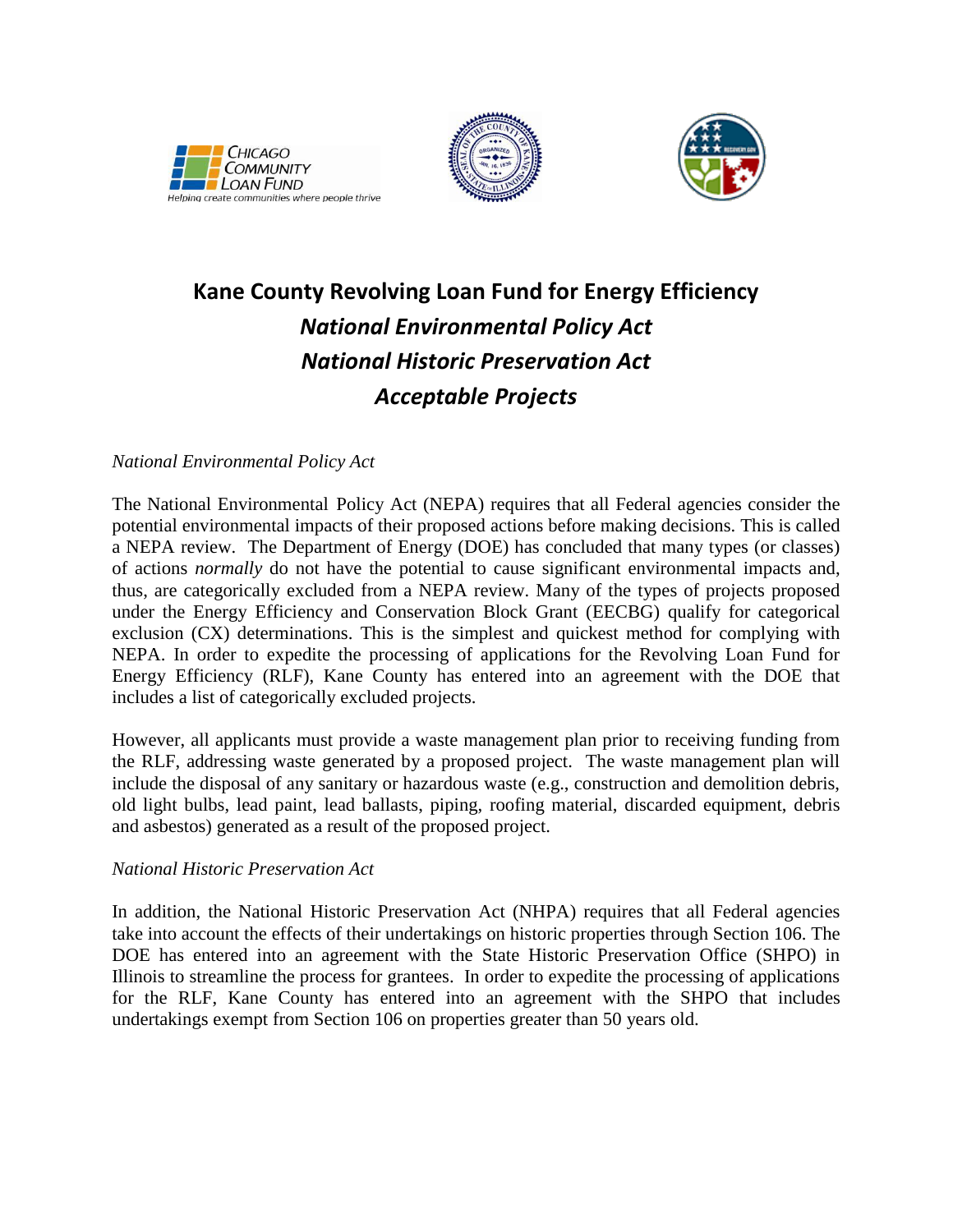## *Acceptable Projects*

Kane County and the DOE have agreed upon a Statement of Work listing acceptable projects that conform to both the NEPA and NHPA requirements. The following projects are acceptable for the Revolving Loan Fund for Energy Efficiency:

Building energy audits including those completed by consultants; Installation of insulation; Installation of efficient heating, venting, and/or air conditioning; Installation of high-efficiency shower/faucet upgrades; Installation of weather sealing;

Purchase and installation of ENERGY STAR appliances;

Installation of solar powered appliances with improved efficiency;

Replacement of doors and windows;

Development and implementation of energy efficiency and conservation programs for buildings and facilities limited to:

- o the design and operation of the programs;
- o identifying the most effective methods for achieving the maximum participation and efficiency rates;
- o public education;
- o measurement and verification protocols;
- o identification of energy efficient technologies;

Development and implementation of programs to conserve energy used in transportation limited to:

- o use of flex time by employers;
- o use of satellite work centers;
- o development and promotion of zoning guidelines or requirements that promote energy efficient development;
- o synchronization of traffic signals;

Development and implementation of building codes and inspection services and associated training and enforcement of such codes in order to support code compliance and promote building energy efficiency;

Projects to increase participation and efficiency rates for material conservation programs; Replacement of traffic signals and street lighting with energy efficient technologies;

Development, implementation, and installation on or in any government building of onsite renewable energy technology that generates electricity from renewable resources limited to:

- o solar electricity/photovoltaic systems or units on existing rooftops and parking shade structures sized for the load of the particular building it is installed on; or a 60kw system or smaller unit installed on the ground within the boundaries of the existing facility;
- o wind turbine of 20kw or smaller;
- o solar thermal system of 20kw or smaller;
- o solar thermal hot water system sized appropriately for small buildings;